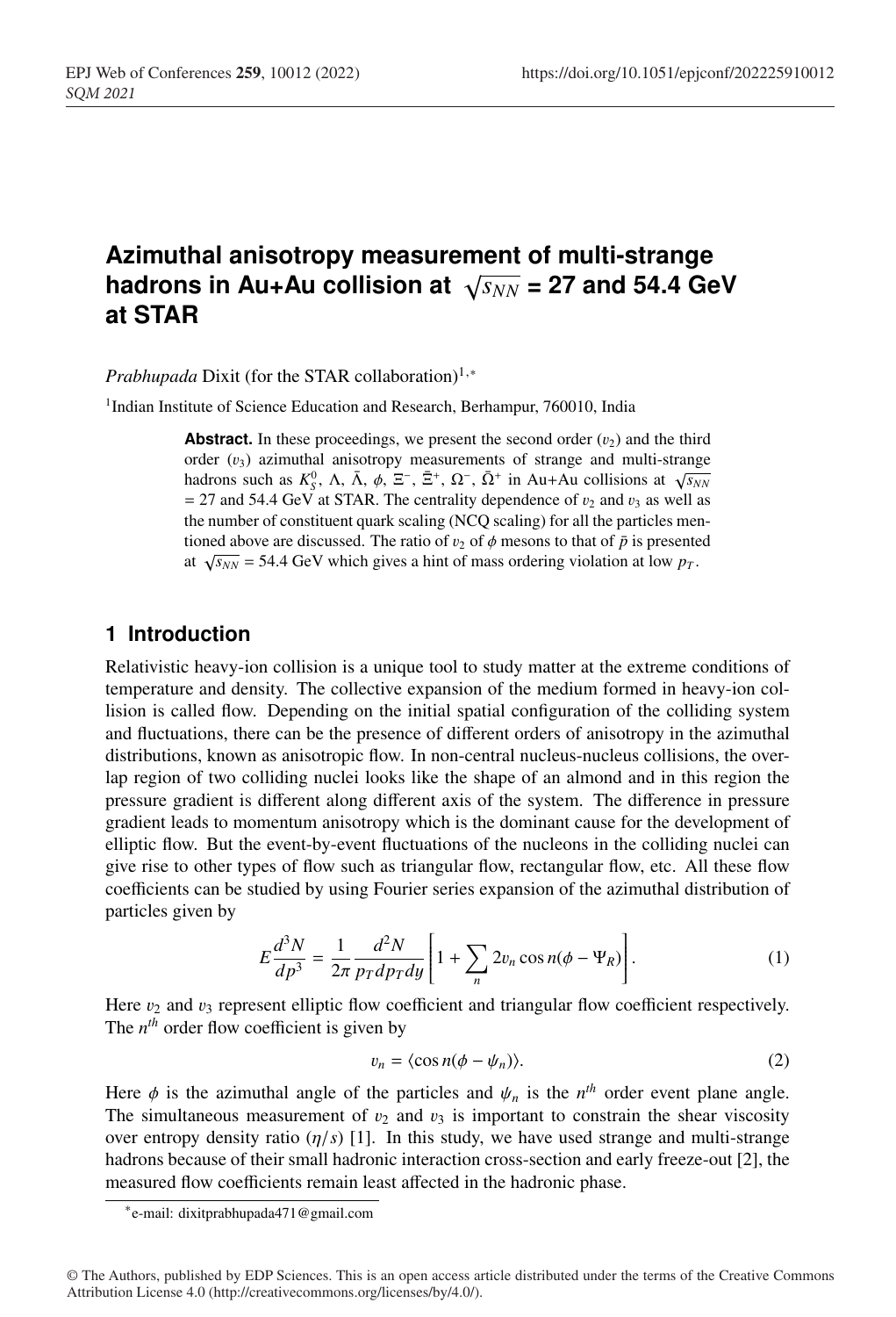### **2 Analysis method**

The  $n^{th}$  order event plane is given by

$$
\psi_n = \frac{1}{n} \tan^{-1} \left( \frac{\sum_i w_i \sin(n\phi_i)}{\sum_i w_i \cos(n\phi_i)} \right),\tag{3}
$$

where  $\phi_i$  is the azimuthal angle of the particle track and  $w_i$  is the weight factor equal to  $p_T$  $\times \phi$ -weight. The factor  $\phi$ -weight is the correction factor for azimuthal acceptance of the detector. Due to the finite resolution of the event plane, the  $v_n$  needs to be corrected by event plane resolution given by

$$
R_n = \sqrt{\langle \cos n(\psi_A - \psi_B) \rangle}.
$$
 (4)

Here  $\psi_A$  and  $\psi_B$  are two sub-event planes in -1<  $\eta$  <-0.05 and 0.05 <  $\eta$  <1 regions respectively. In Eq. 2, the particle's  $\phi$  and the event plane  $\psi_n$  are taken from opposite  $\eta$  region.

Invariant mass method [3] is used to calculate  $v_n$ . A detailed procedure to apply this method can be found in Ref. [8].

#### **3 Results and discussion**

Figure 1 shows  $v_2$  and  $v_3$  plotted as a function of  $p_T$  for  $K_S^0$ ,  $\Lambda$ ,  $\phi$ ,  $\Xi^-$ ,  $\Omega^-$  at  $\sqrt{s_{NN}}$  = 54.4 GeV in 0-80% centrality. In low  $p<sub>T</sub>$  both  $v<sub>2</sub>$  and  $v<sub>3</sub>$  show a mass ordering which is due to the radial flow of the system [4], but at  $p<sub>T</sub>$  above 2 GeV/c a separation between baryons and mesons is observed which can be explained by the quark recombination model of hadronization [5]. A



Figure 1. Panel-a shows  $v_2$  and panel-b shows  $v_3$  as a function of  $p_T$  for  $K_S^0$ ,  $\Lambda$ ,  $\phi$ ,  $\Xi^-$ ,  $\Omega^-$  in 0-80% centrality. The vertical lines represent the statistical error bars and the shaded boxes represent the systematic error bars.

centrality dependence study for both  $v_2$  and  $v_3$  is shown in Fig. 2 and Fig. 3 in three different centrality classes,  $0-10\%$ ,  $10-40\%$  and  $40-80\%$ . The elliptic flow  $v_2$  shows a strong centrality dependence because of initial spatial anisotropy dominance, whereas  $v_3$  does not because it arises mostly due to event-by-event fluctuations in the initial state.

The NCQ scaled  $v_2$  is studied as a function of NCQ scaled transverse kinetic energy for 0-80% centrality at  $\sqrt{s_{NN}}$  = 27 and 54.4 GeV. The NCQ scaled  $v_2$  for all the particles shown in Fig. 4 is found to fall on a single curve which suggests that the collectivity is developed during the QGP stage of the collision. The same result is found for  $v_3$  also as shown in Fig. 5.

The ratio of  $\phi$  meson  $v_2$  to  $\bar{p}$   $v_2$  is calculated as a function of  $p_T$  as shown in Fig. 6. Since the mass of the  $\phi$  meson (1.019 GeV/ $c^2$ ) is greater than that of  $\bar{p}$  (0.938 GeV/ $c^2$ ), according to mass ordering at low  $p<sub>T</sub>$  the ratio should have been less than one. But we observe a hint of mass ordering violation at low  $p<sub>T</sub>$  which can be explained by larger hadronic rescattering effect on  $\bar{p}$  compared to  $\phi$  meson [6]. A similar result is found in previous STAR measurement in minimum biased Au+Au collisions at  $\sqrt{s_{NN}}$  = 200 GeV [7].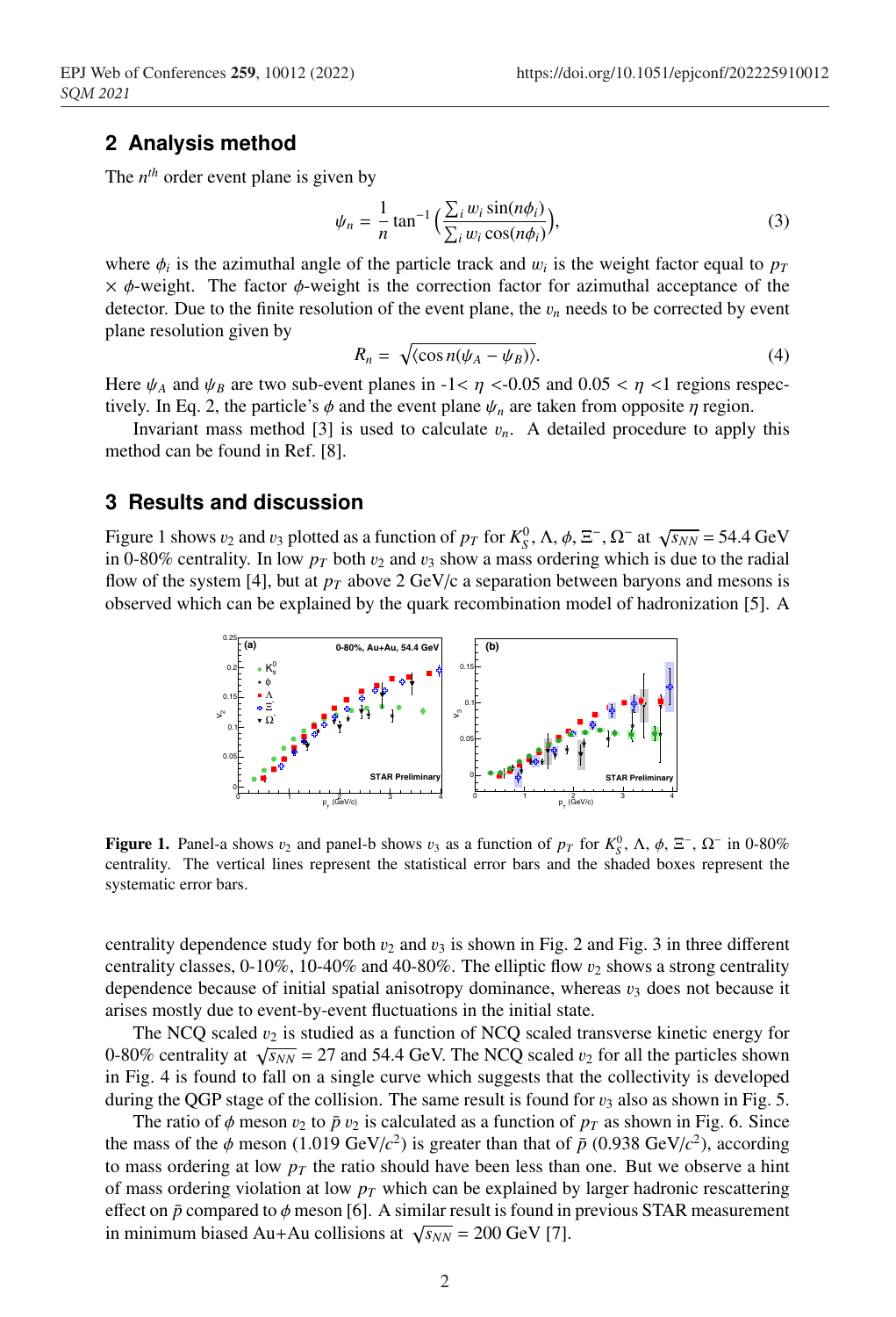

**Figure 2.**  $v_2$  is plotted as a function of  $p_T$  for 0-10%, 10-40% and 40-80% centrality classes. The vertical lines represent the statistical error bars and the shaded boxes represent the systematic error bars.



Figure 3.  $v_3$  is plotted as a function of  $p_T$  for 0-10%, 10-40% and 40-80% centrality classes. The vertical lines represent the statistical error bars and the shaded boxes represent the systematic error bars.



**Figure 4.** NCQ scaled  $v_2$  is plotted as a function of NCQ scaled transverse kinetic energy for 0-80% centrality for  $\sqrt{s_{NN}}$  = 27 (left) and 54.4 GeV (right).

#### **4 Summary**

Measurements of  $v_2$  and  $v_3$  as a function of  $p_T$  of strange and multi-strange hadrons,  $K_S^0$ ,  $\Lambda$ ,  $\bar{\Lambda}$ ,  $\phi$ ,  $\Xi^-$ ,  $\bar{\Xi}^+$ ,  $\Omega^-$ ,  $\bar{\Omega}^+$  is presented in Au+Au collisions at midrapidity for 0-80% centrality. A mass ordering is observed in the low  $p<sub>T</sub>$ . At high  $p<sub>T</sub>$  (> 2 GeV/c), we observe a baryon to meson separation. A strong centrality dependence is observed for  $v_2$ , but the centrality dependence is absent for  $v_3$ . The NCQ scaling is found to hold for all the particles at  $\sqrt{s_{NN}}$